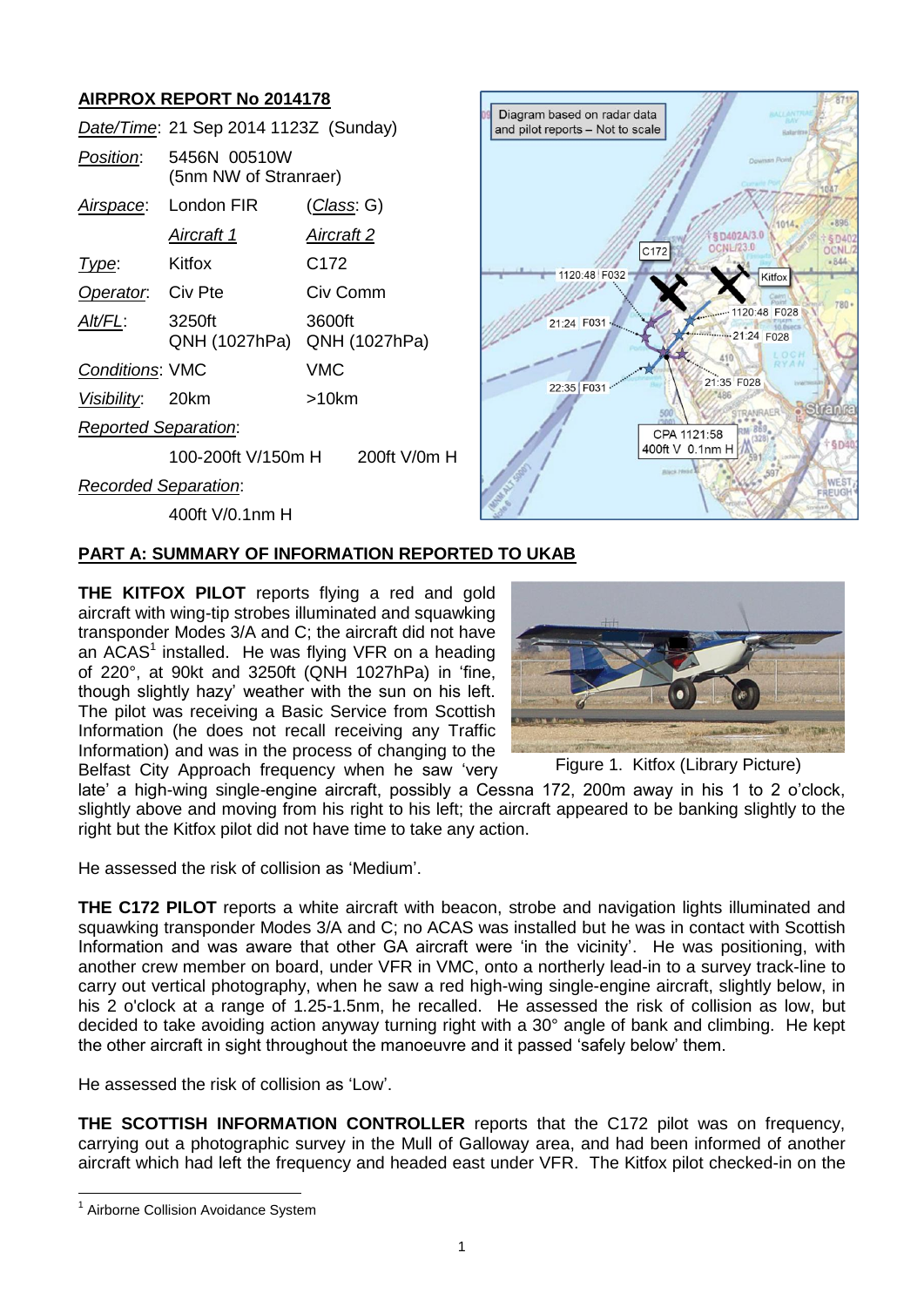radio and the controller 'passed VFR Traffic Information' to both pilots. As the Kitfox approached the BLACA area, its pilot elected to change to the Belfast City Approach frequency.

### **Factual Background**

The Belfast Harbour weather at 1120 was recorded as:

METAR EGAC 211150Z 02004KT 340V050 9999 FEW015 SCT020 16/11 Q1027

### **Analysis and Investigation**

### **CAA ATSI**

The C172 was conducting a Pipeline survey squawking 7401 (SFIS) and was in receipt of a Basic Service from Scottish Information. At 1102:00 the C172 reported overhead Stranraer at 3600ft and indicated an intention to continue with the photo survey for another 15 minutes.

At 1109:15 the Kitfox contacted Scottish Information reporting 3.5nm south of GIVAN at 3300ft. The Kitfox was instructed to squawk 7401 (SFIS) and a Basic Service was agreed. The FISO advised "*And (Kitfox) c/s there's a lot of VFR traffic in your area just keep a good lookout*" which was acknowledged by the Kitfox pilot. Area radar showed the C172 operating 4nm north of BLACA with the Kitfox 21nm north-northeast of BLACA tracking southwest. No further RTF calls were received from either aircraft until after the Airprox. At 1118:40 area radar showed the C172, 6.9nm north of BLACA in a right hand orbit at FL031 (A3500ft – converts to 3478ft using QNH 1027hPa, with 1hPa equal to 27ft). The Kitfox is shown tracking southwest at FL028 (A3200ft). The horizontal distance between the two aircraft was 1.6nm with the Kitfox indicating 300ft lower than the C172 (Figure 1).



The C172 rolled out onto a west-southwesterly track and at 1120:06 and was diverging from the Kitfox at a range of 1.7nm (Figure 2).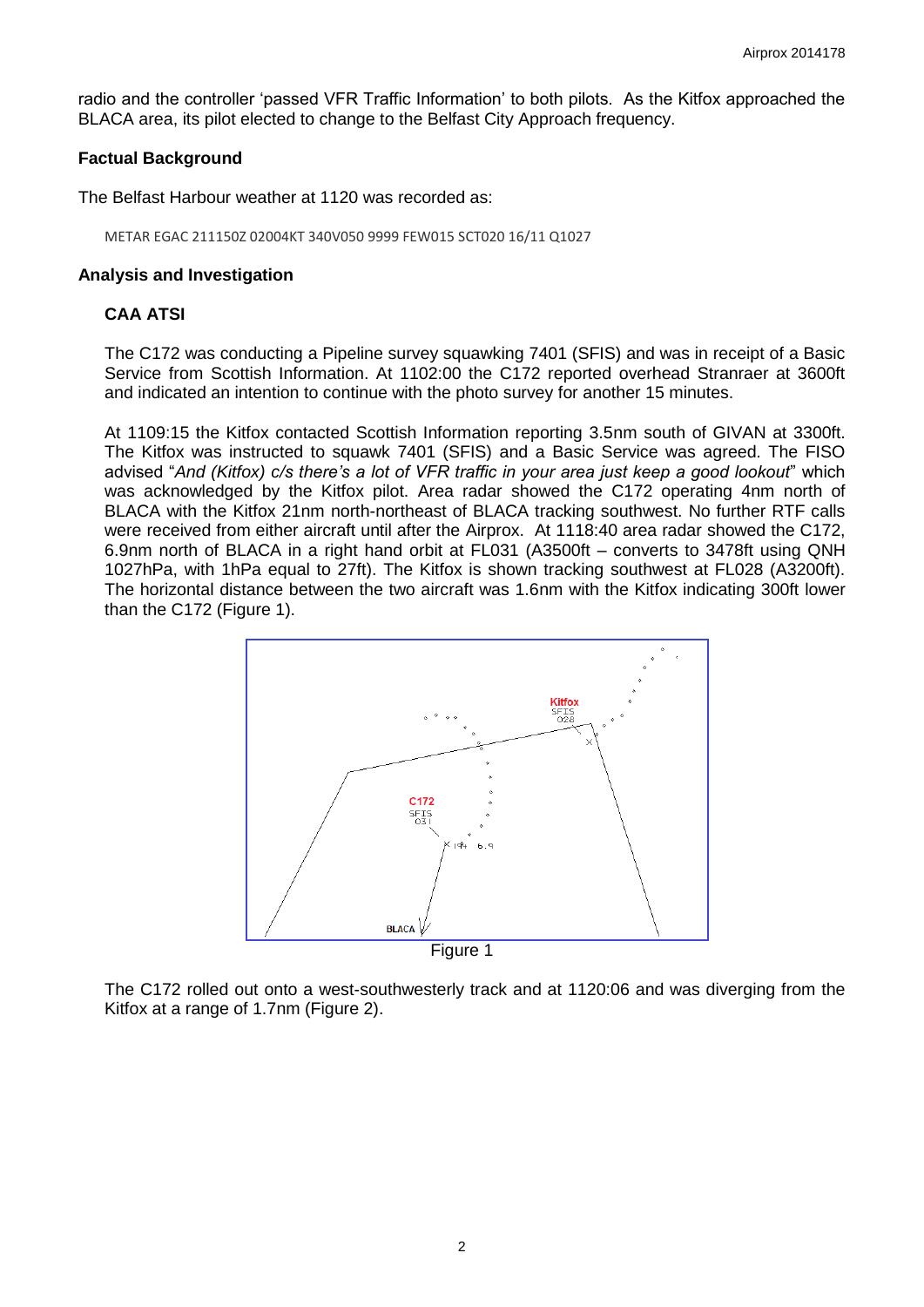

Figure 2

At 1121:05 the C172 commenced a right turn onto a southeasterly track and, at 1121:36, was in the Kitfox's 1 o'clock at a range of 1nm, crossing from right to left and 400ft above (Figure 3).



Figure 3

At 1121:56 the horizontal distance between the two aircraft had reduced to 0.1nm with a vertical distance of 400ft. The C172 appeared to have turned left towards the Kitfox, but this may have been due to track jitter from the radar performance at lower levels (Figure 4).



Figure 4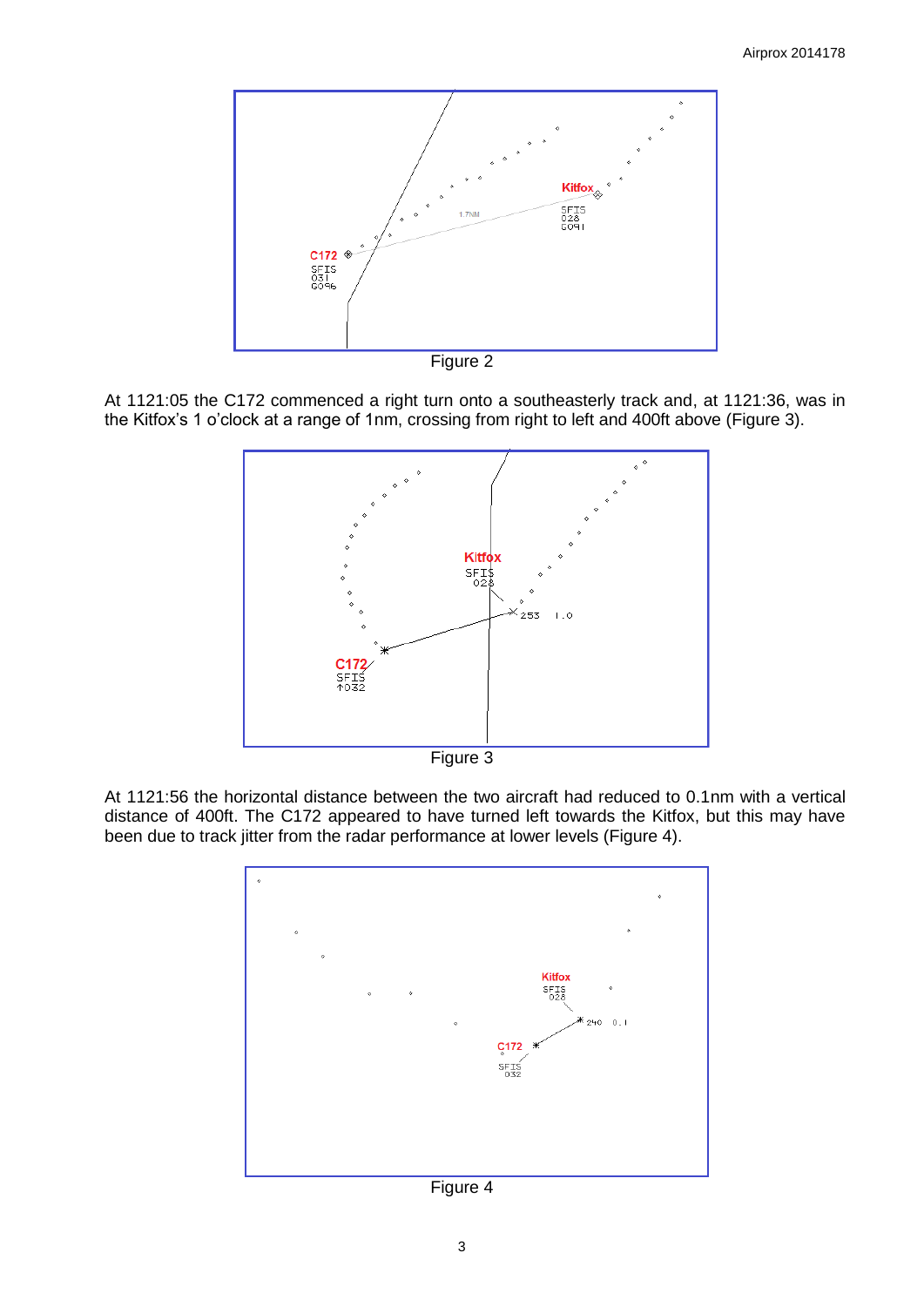The next sweep of the radar showed the two aircraft passing abeam at a range of 0.1nm and 400ft vertically. The radar appeared to show both aircraft turning to the right but, again, this may have been due to track jitter from the radar performance at lower levels (Figure 5).



Figure 5

At 1123:00 the Kitfox reported coasting out and requesting a change of frequency to Belfast City which was agreed.

No report was made on the radio about the Airprox, and the FISO has little recollection of the event. The Scottish Information FISO was providing a Basic Service without the aid of surveillance equipment:

'A Basic Service is an ATS provided for the purpose of giving advice and information useful for the safe and efficient conduct of flights. This may include weather information, changes of serviceability of facilities, conditions at aerodromes, general airspace activity information, and any other information likely to affect safety. The avoidance of other traffic is solely the pilot's responsibility**<sup>2</sup>** .

#### **UKAB Secretariat**

The aircraft were converging, and the C172 was on the right of the Kitfox, so the Kitfox pilot was required to give way $3$ 

#### **Summary**

 $\overline{\phantom{a}}$ 

An Airprox was reported in VMC in Class G airspace between a Kitfox flying at 3250ft and a C172 flying at 3600ft. Both aircraft were being flown on QNH 1027hPa, under VFR in contact with Scottish Information, and both pilots had been passed generic Traffic Information. The Kitfox pilot saw the C172 too late to take any action; however the C172 pilot saw the Kitfox and avoided by turning right and climbing.

 $2^{2}$  CAP774 (Jul 2014) Page 25, Paragraph 2.1

<sup>&</sup>lt;sup>3</sup> Rules of the Air 2007, Rule 9, Converging